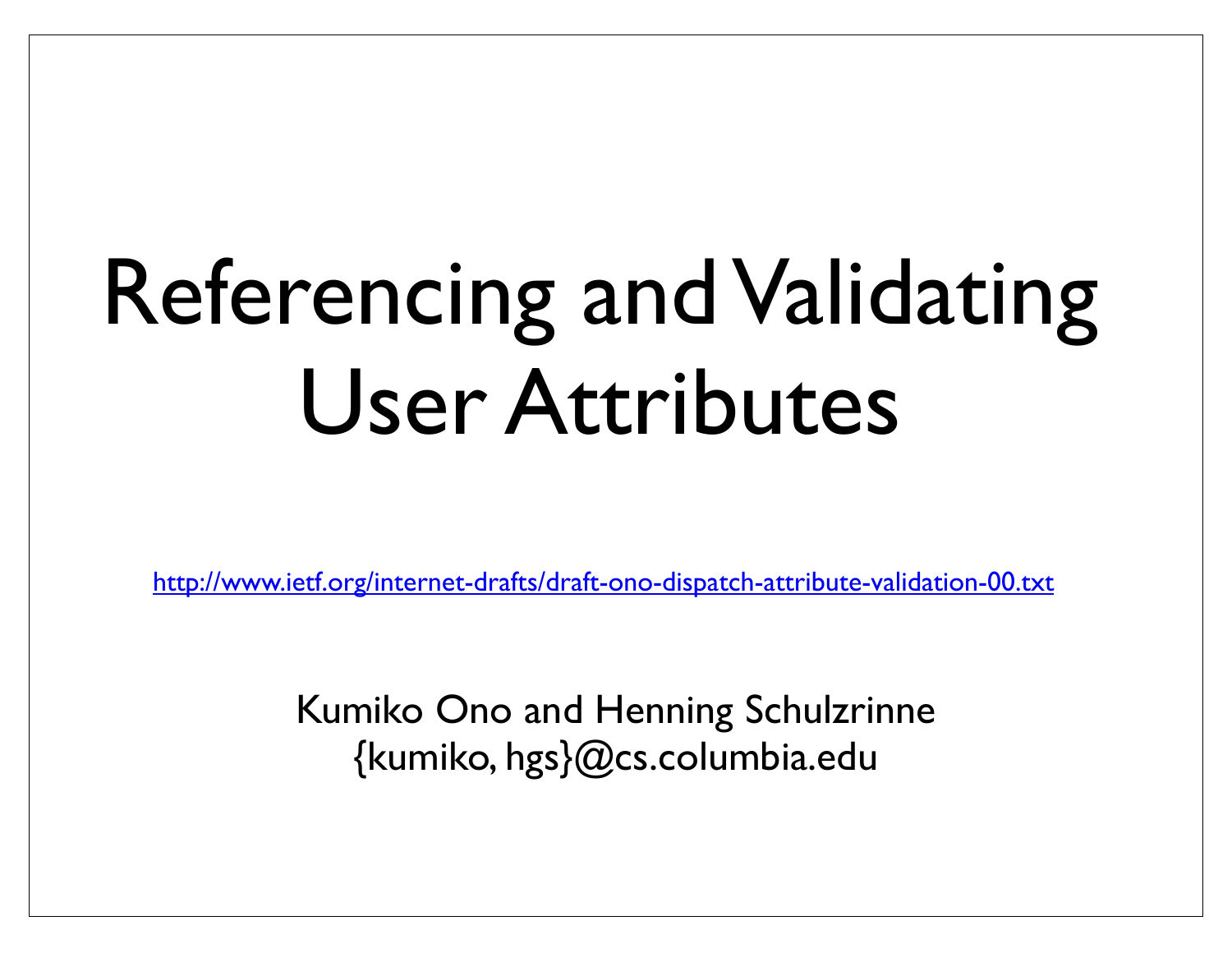## A Simple Mechanism for Trait-based Authorization[1]

• **Helps recipients identify a "good" SIP request carrying a dubious originator's AoR (= caller ID)**

- Unknown to the recipient or privacy-blocked
- Unauthenticated SIP URI
- tel-URI

Allows the originator choice of which AoR to use

- **• Easy and flexible deployment with moderate security**
	- No need for binding user attributes to the user's AoR

No need for an authenticated originator's AoR, unlike SIP SAML assertions<sup>[2]</sup>

No support or prevention of delegation

#### **• Privacy-aware**

- Supporting selective disclosure of user attributes
- Limiting verifiers without needing to disclose their AoRs

[1] RFC4484 [2] draft-ietf-sip-saml-08.txt

2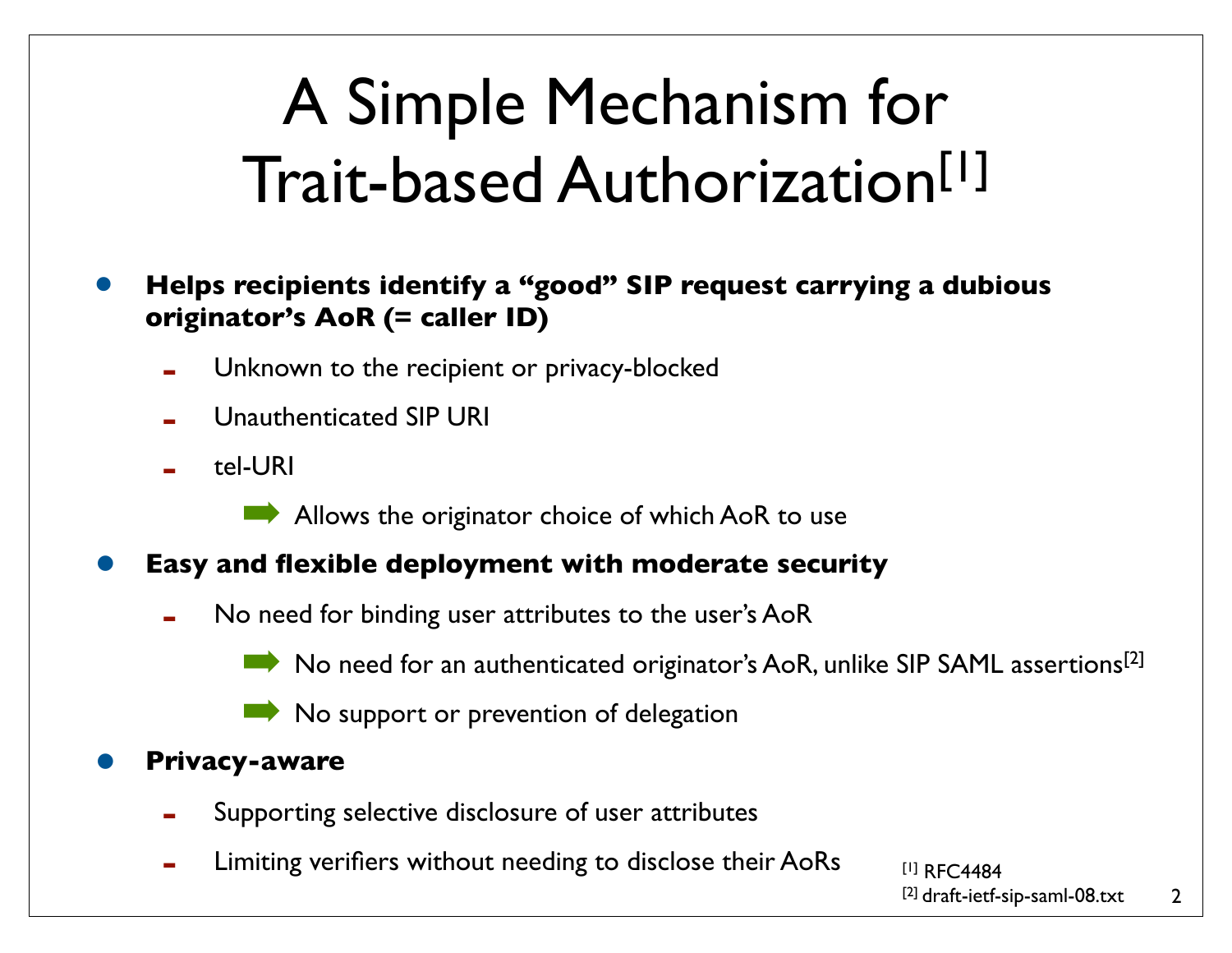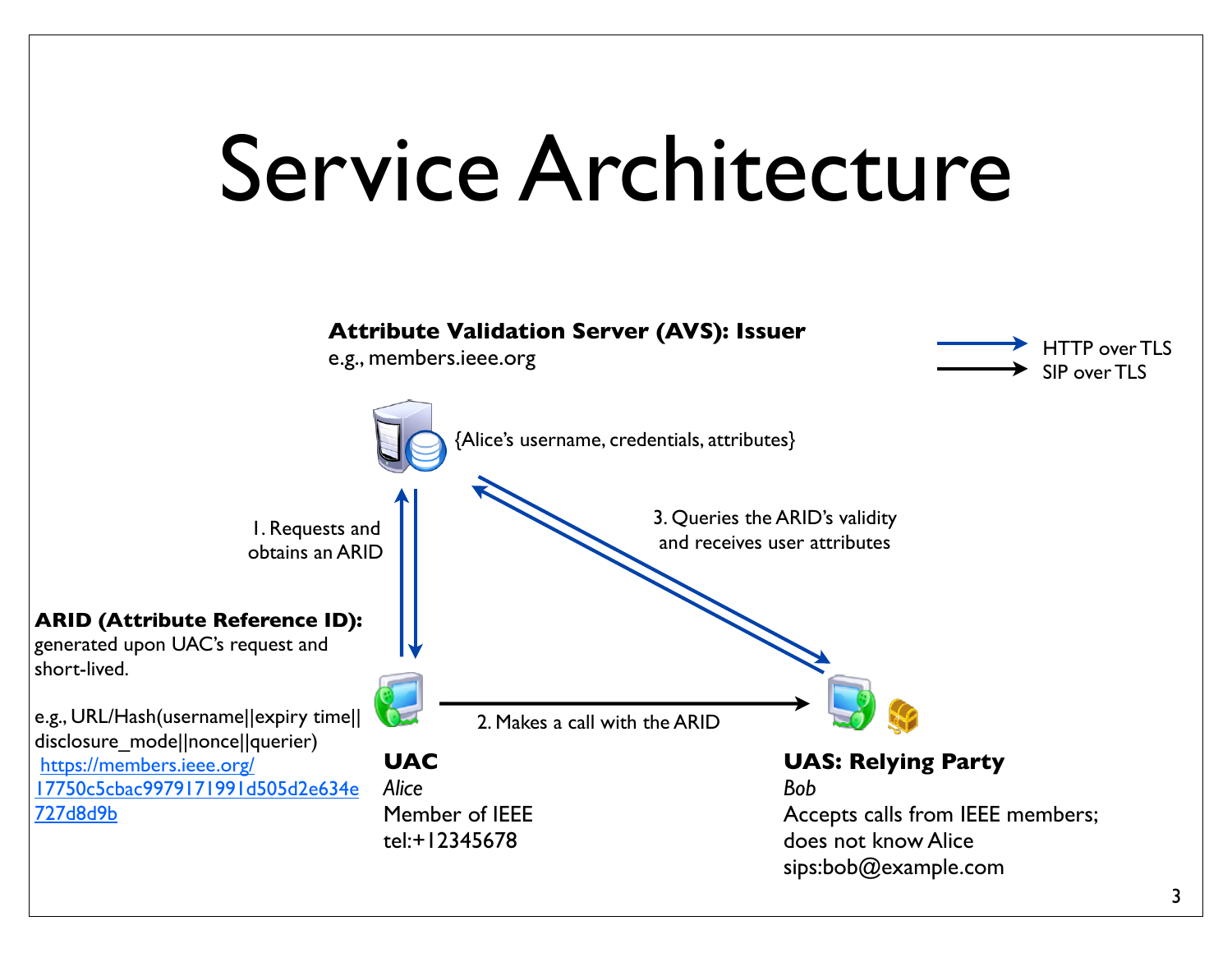## [Ref.] Using SAML Assertions for SIP

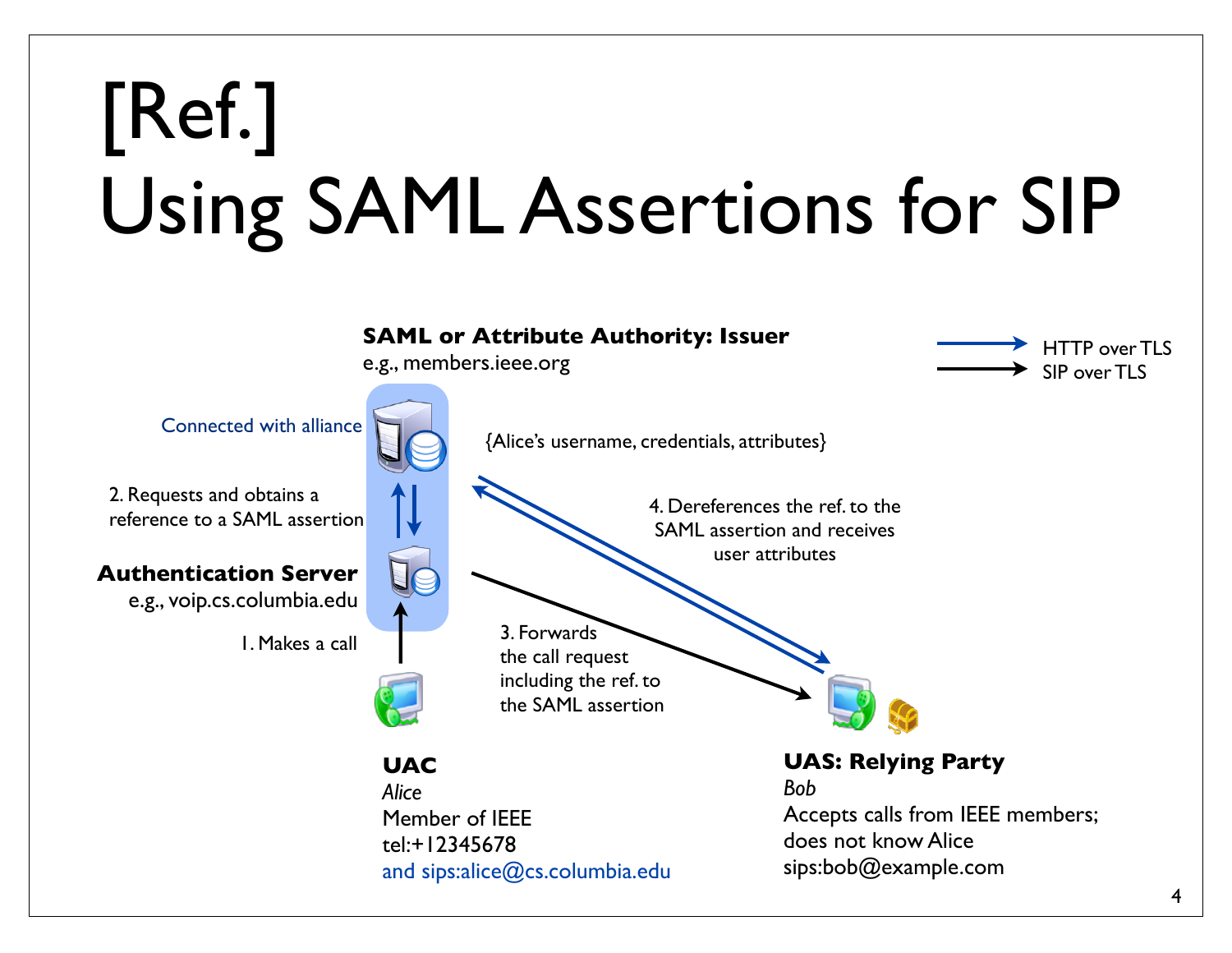## Using ARID vs. SIP-SAML

|                                                         | <b>Using ARID</b>                                                                                                   | <b>SIP-SAML</b>                                                                    |
|---------------------------------------------------------|---------------------------------------------------------------------------------------------------------------------|------------------------------------------------------------------------------------|
|                                                         | Alice $\Leftrightarrow$ Issuer                                                                                      | Alice $\Leftrightarrow$ Issuer                                                     |
| <b>Trust model</b>                                      | $Bob \Rightarrow lssuer$                                                                                            | $Bob \Rightarrow lssuer$                                                           |
|                                                         |                                                                                                                     | Authentication server for Alice $\Leftrightarrow$ Issuer                           |
| Need for binding to<br>user's AoR                       | <b>No</b>                                                                                                           | Yes                                                                                |
| How to protect<br>confidentiality                       | Sending over TLS                                                                                                    |                                                                                    |
| How to protect integrity                                | Sending over TLS                                                                                                    | Attaching a digital signature & TLS                                                |
| Selective disclosure                                    | Yes                                                                                                                 | Possible, but not defined                                                          |
| Restricting verifiers with<br>protecting user's privacy | Yes, by hashing user's AoR<br>with a salt                                                                           | Possible, but needs a minor modification<br>in SAML for privacy                    |
| How to convey in SIP                                    | By reference: the Issuer's<br><b>URL</b> in a new Sender-<br>References header along with<br>parameters for privacy | By reference: the Issuer's URL in a new<br>token-info URI parameter of From header |
|                                                         |                                                                                                                     | By value: attached in the message body                                             |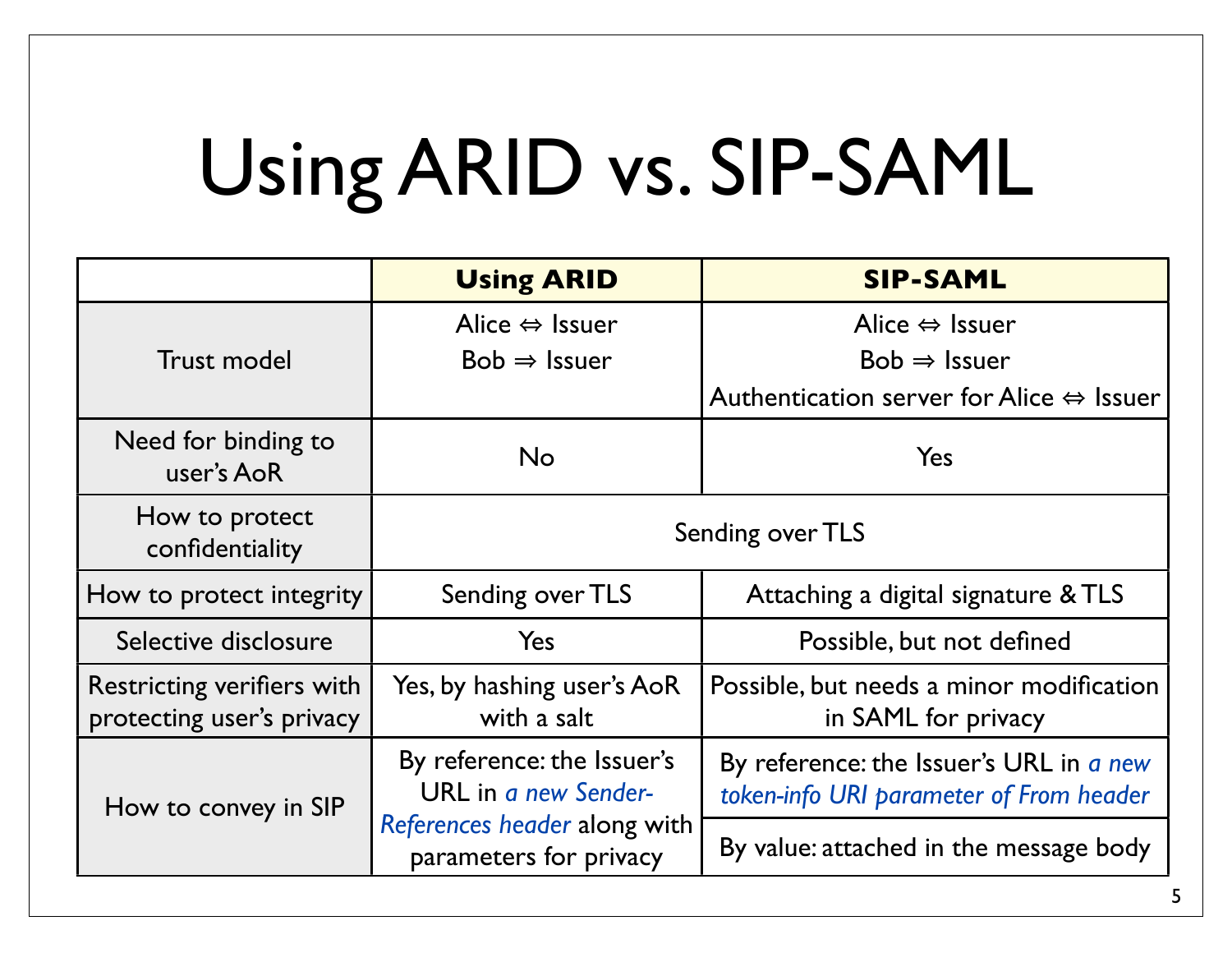### Is Lack of Binding of User Attributes and the User Identity a Problem?

#### **• User attributes**

- Issued to a person by one or more organizations
- Can be authenticated by the issuer
- **• A user's identity in communication services (= user's AoR)**
	- Issued to a person or *to a device* by a communication service provider
		- ! *Usually different from the issuer of user attributes*
	- Can be authenticated by the issuer and others by checking reachability

#### **• Both**

- Each person has multiple AoRs and attributes
- The value & trustworthiness depends on the issuer
- Vary in lifetime
- Often included in a user's profile without authentication by the issuer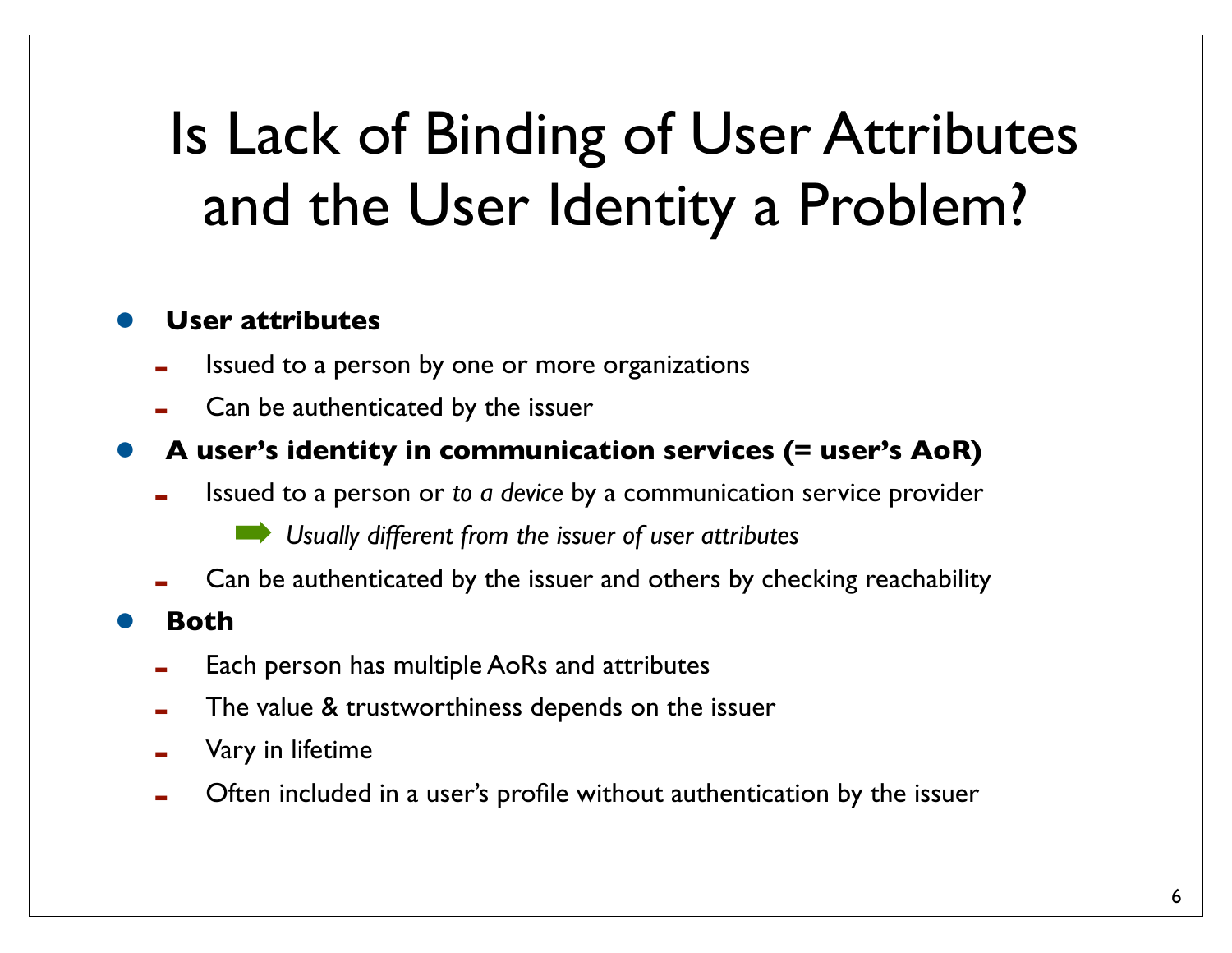### Is Lack of Binding of User Attributes and the User Identity a Problem? (cont'd)

#### **• Validating user attributes NOT being bound to the user's AoR**

- **Pros:** Easier and flexible deployment, privacy-awareness
	- Any attribute issuers can provide validation services without alliance
	- Does not require the deployment of user's AoR authentication services for recipients
	- Avoids unnecessary disclosure of the user's AoR
- **Cons: Weaker security?** 
	- Lack of individual accountability
		- Often care about affiliation, not caller identity (e.g., bank or government agency)
	- Threat of forwarding attacks using a received ARID
	- Threat of impersonation using a given or stolen ARID